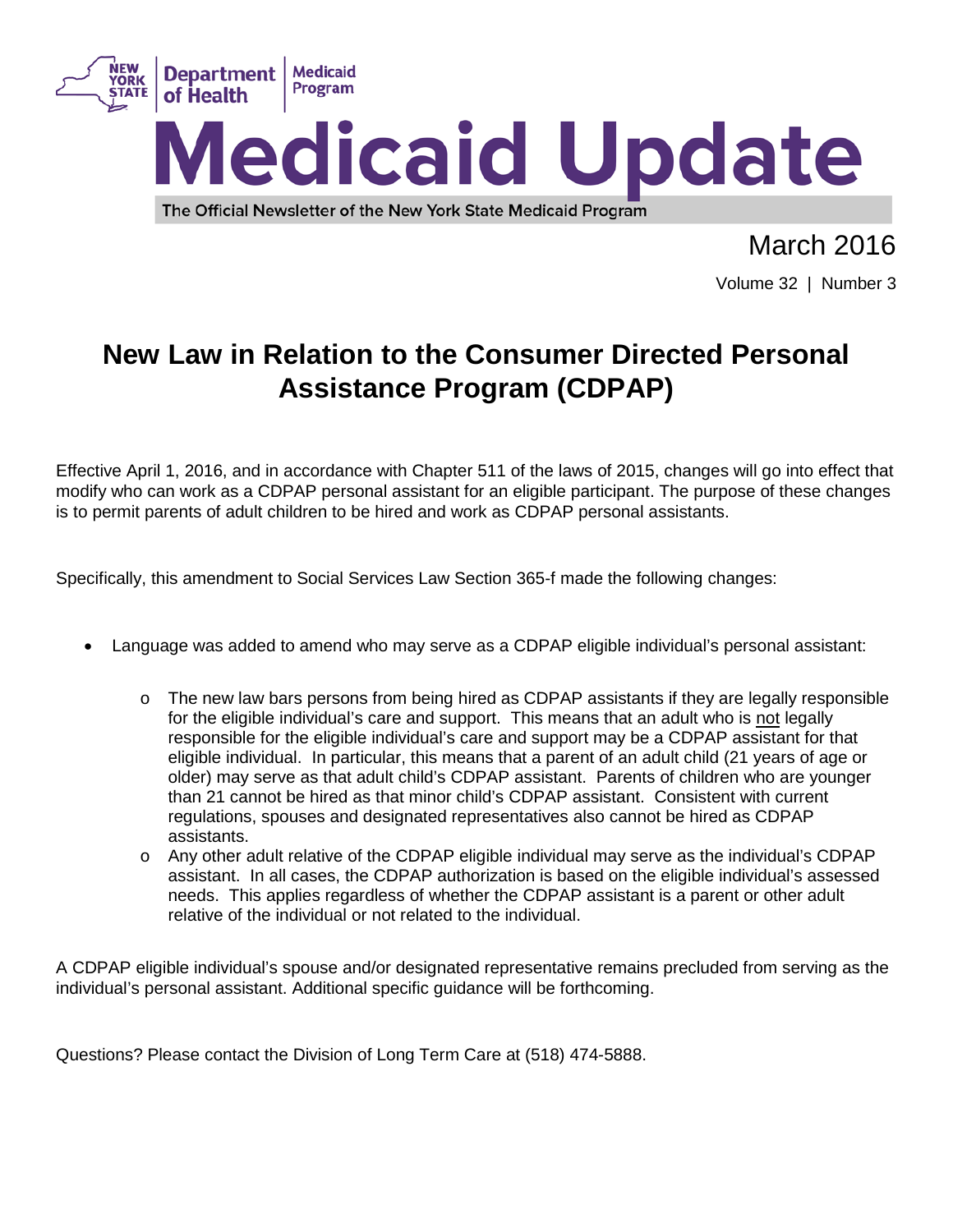**Andrew M. Cuomo**  *Governor*  State of New York

**Howard A. Zucker, M.D., J.D.**  *Commissioner*  New York State Department of Health

**Jason A. Helgerson**  *Medicaid Director*  Office of Health Insurance Programs

*The Medicaid Update is a monthly publication of the New York State Department of Health.*

### **In This Issue…..**

New Law in Relation to the Consumer Directed Personal Assistance Program (CDPAP).…………….….…………….. cover

### **ALL PROVIDERS**

### **POLICY AND BILLING GUIDANCE**

| Attention Volunteer Driver Organizations: Reminder: Requirements for Volunteer Driver Organizations5                  |
|-----------------------------------------------------------------------------------------------------------------------|
| Attention Taxicab and Livery Providers: Reminder. Taxicab and Livery Providers Must Adhere to all Local Municipal and |
| New York State Medicaid Coverage of Breast Ultrasonography Following a Diagnostic Mammogram7                          |
|                                                                                                                       |

### **PHARMACY UPDATE**

| Newly Calculated Federal Upper Limits for Fee-For-Service Covered Outpatient Drugs Effective April 1, 20169 |  |
|-------------------------------------------------------------------------------------------------------------|--|
| New York State Medicaid Fee-For-Service Program Naloxone Coverage through a Non-Patient                     |  |
|                                                                                                             |  |

|--|--|--|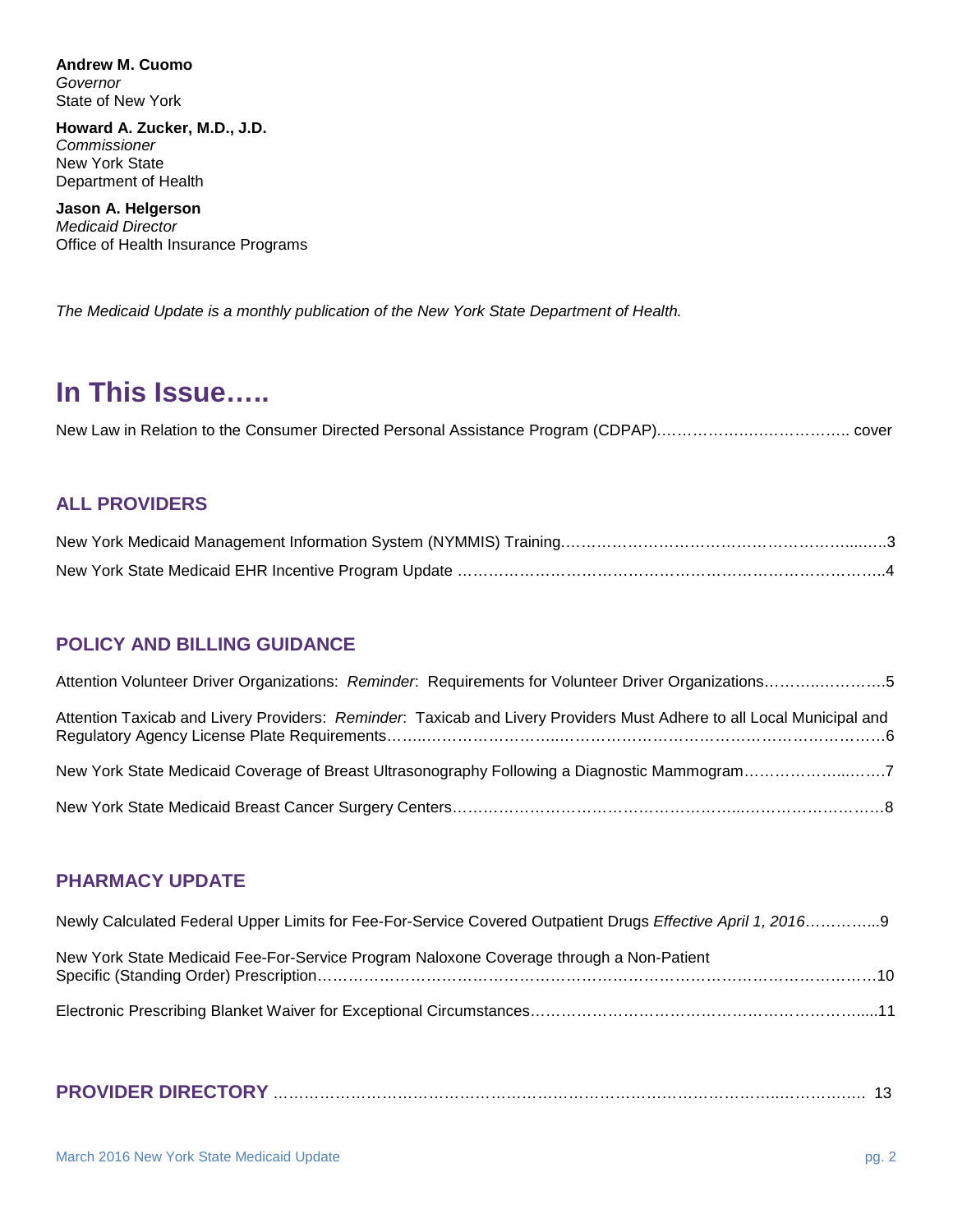# **All Providers**

# **New York Medicaid Management Information System** (NYMMIS) Training

NYMMIS Training is available in instructor-led and webinar formats. For the course schedule, to register for a training session, or for additional information, visit the interim NYMMIS website at www.interimNYMMIS.com. Current courses offered include:

- Introduction to NYMMIS: Features and Functionality  $\bullet$
- Introduction to Provider Enrollment  $\bullet$

Please contact NYMMISTraining@xerox.com for training inquiries.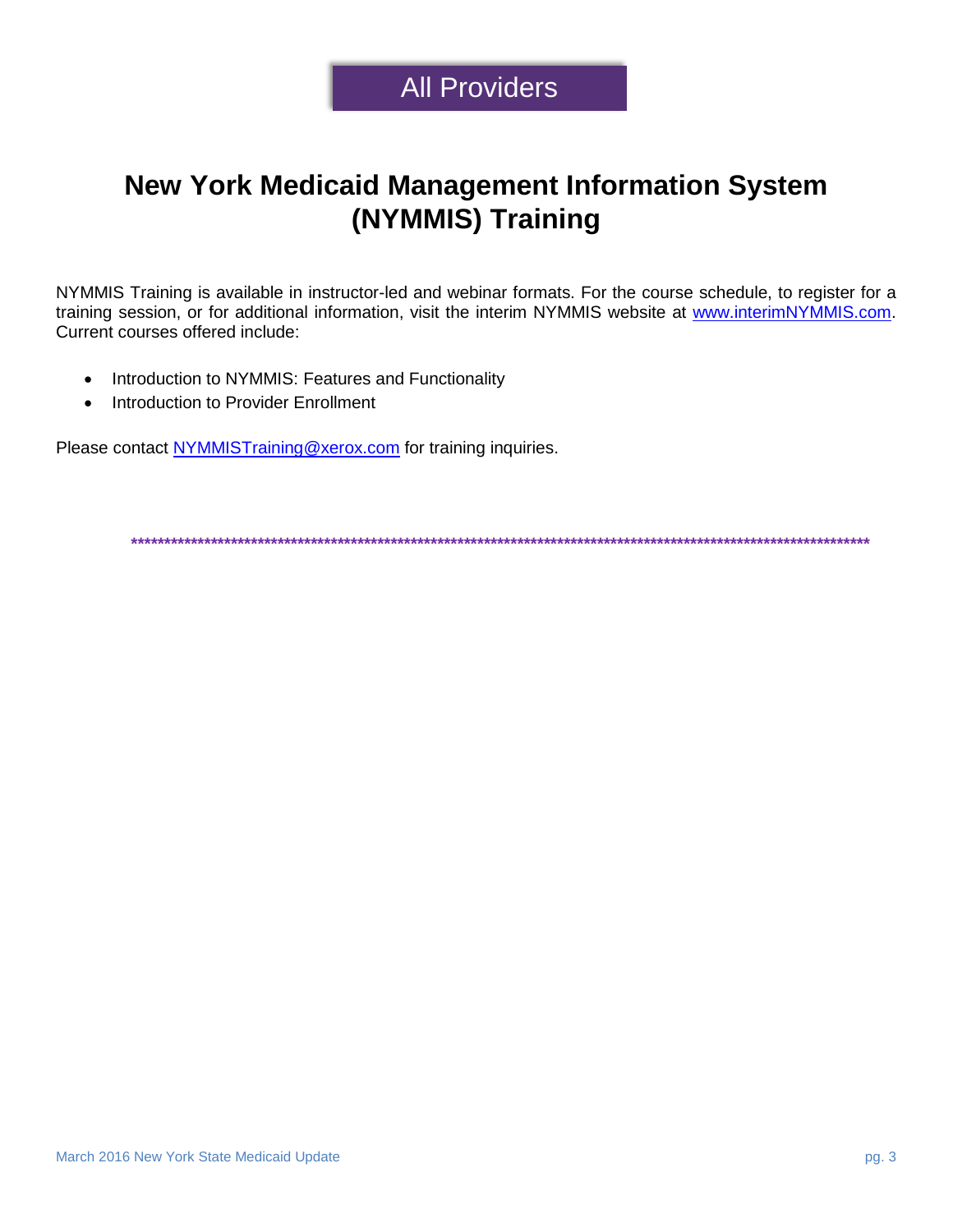### **New York State Medicaid EHR Incentive Program Update**

The New York State Medicaid Electronic Health Record (EHR) Incentive Program provides financial incentives to eligible professionals and hospitals to promote the transition to EHRs. Providers who practice using EHRs are in the forefront of improving quality, reducing costs and addressing health disparities. Since December 2011, *over \$751 million* in incentive funds have been distributed *within 22,778* payments to New York State Medicaid providers.



### **Did you know?**

2016 is the last year that eligible professionals (EPs) may begin participating in the Medicaid EHR Incentive Program. EPs may receive up to \$63,750 over the course of six years for the adoption and meaningful use of certified EHR technology.

Visit [www.emedny.org/meipass](http://www.emedny.org/meipass) or contact 877-646-5410 Option 2 for more information.

#### **Pre-Validation Services**

Have you already determined your Medicaid patient volume? EPs may submit their data prior to attesting for preliminary review. Pre-validation prior to submitting the complete attestation may subsequently reduce the time of State review.

To process your request, please complete the appropriate pre-validation template and email it to [hit@health.ny.gov.](mailto:hit@health.ny.gov)

- [Individual EP Pre-Validation](https://www.emedny.org/meipass/webinar/prevalidation_individual.xlsx)
- [Group EPs Pre-Validation](https://www.emedny.org/meipass/webinar/prevalidation_group.xlsx)

#### **Attestation Deadlines**

New York State Medicaid is not ready to accept attestations for Modified Stage 2. An extended deadline for 2015 meaningful use attestations will be determined.

Attestations for Adopt, Implement, or Upgrade (AIU) are still being accepted. **The attestation deadline for payment year 2015 is March 31, 2016.**

*Questions? Contact [hit@health.ny.gov](mailto:hit@health.ny.gov) for program clarifications and details.*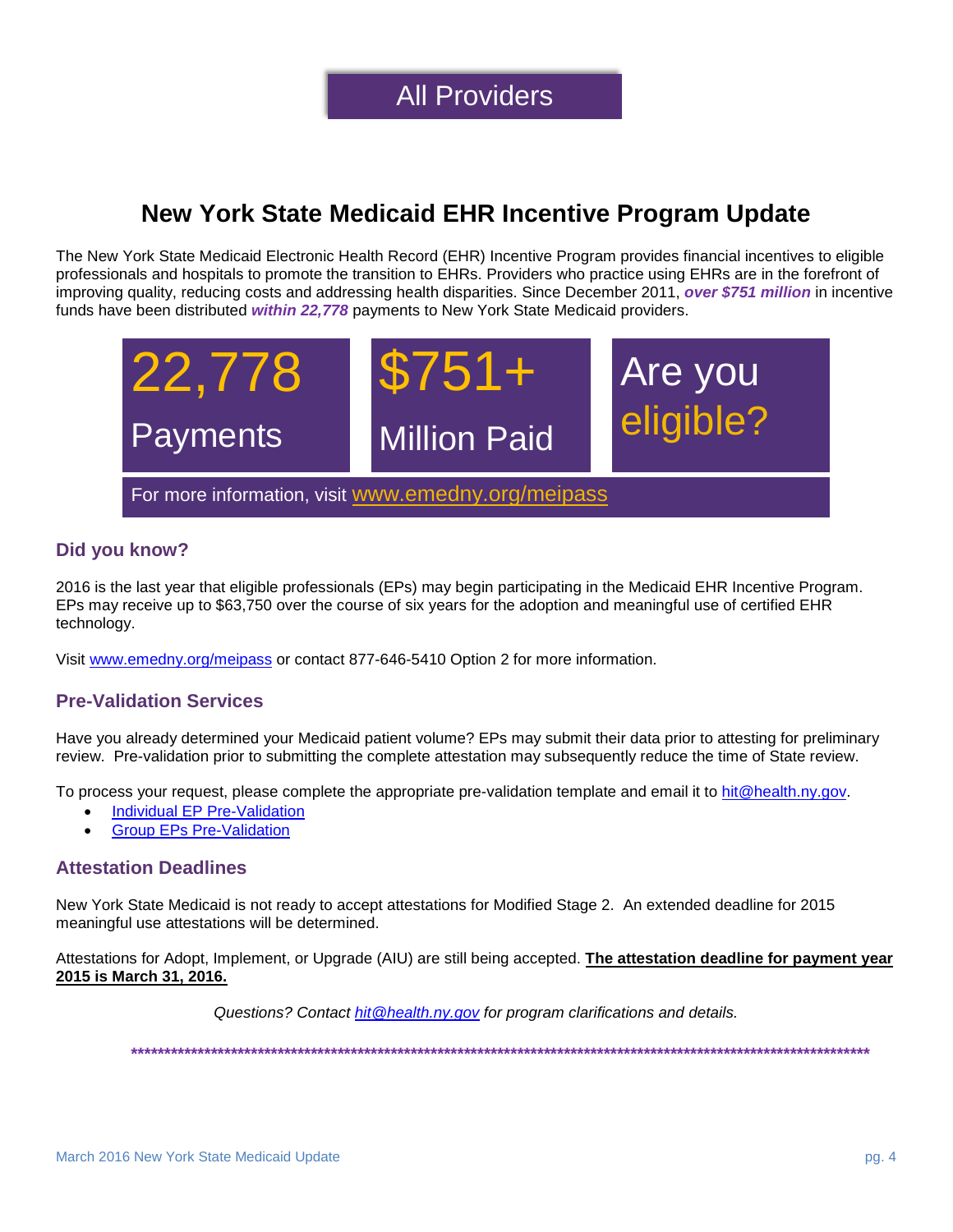**Policy & Billing Guidance** 

# **Attention Volunteer Driver Organizations**

### **Reminder: Requirements for Volunteer Driver Organizations**

Historically in some rural areas of the state, Medicaid Transportation has been provided through volunteer driver organizations. This has served to benefit Medicaid enrollees because it has increased the availability of drivers and vehicles thereby ensuring that enrollees are able to get to their appointments.

#### All volunteer drivers are required to be affiliated with the volunteer driver organization in the geographic area in which they serve, and all volunteer driver organizations must be enrolled as **Medicaid providers.**

Volunteer driver organizations are required to:

- Perform criminal background checks, fingerprinting, and driver's license verification before  $\bullet$ assigning any Medicaid funded trips to a volunteer driver;
- Ensure that all drivers maintain the appropriate vehicle liability insurance; and  $\bullet$
- Maintain a minimum \$1 million "non-owned and hired" automobile insurance limit with a minimum \$3 million umbrella policy.

Volunteer drivers must:

- Maintain a valid license that is appropriate for the size and type of vehicle they are operating;
- Provide curb to curb transportation;  $\bullet$
- Maintain all required records necessary to support a Medicaid claim; and
- Meet or exceed Medicaid quality standards (e.g., no smoking, vehicle cleanliness, etc.).

Vehicles used by volunteer drivers must:

- Have at least four working doors;  $\bullet$
- Be equipped with working, mounted global positioning system (GPS);
- Pass the most recent New York State annual safety and emissions inspection; and
- Be retired at ten (10) years of age.

Questions may be referred to the Medicaid Transportation Unit at (518) 473-2160 or via email to MedTrans@health.ny.gov.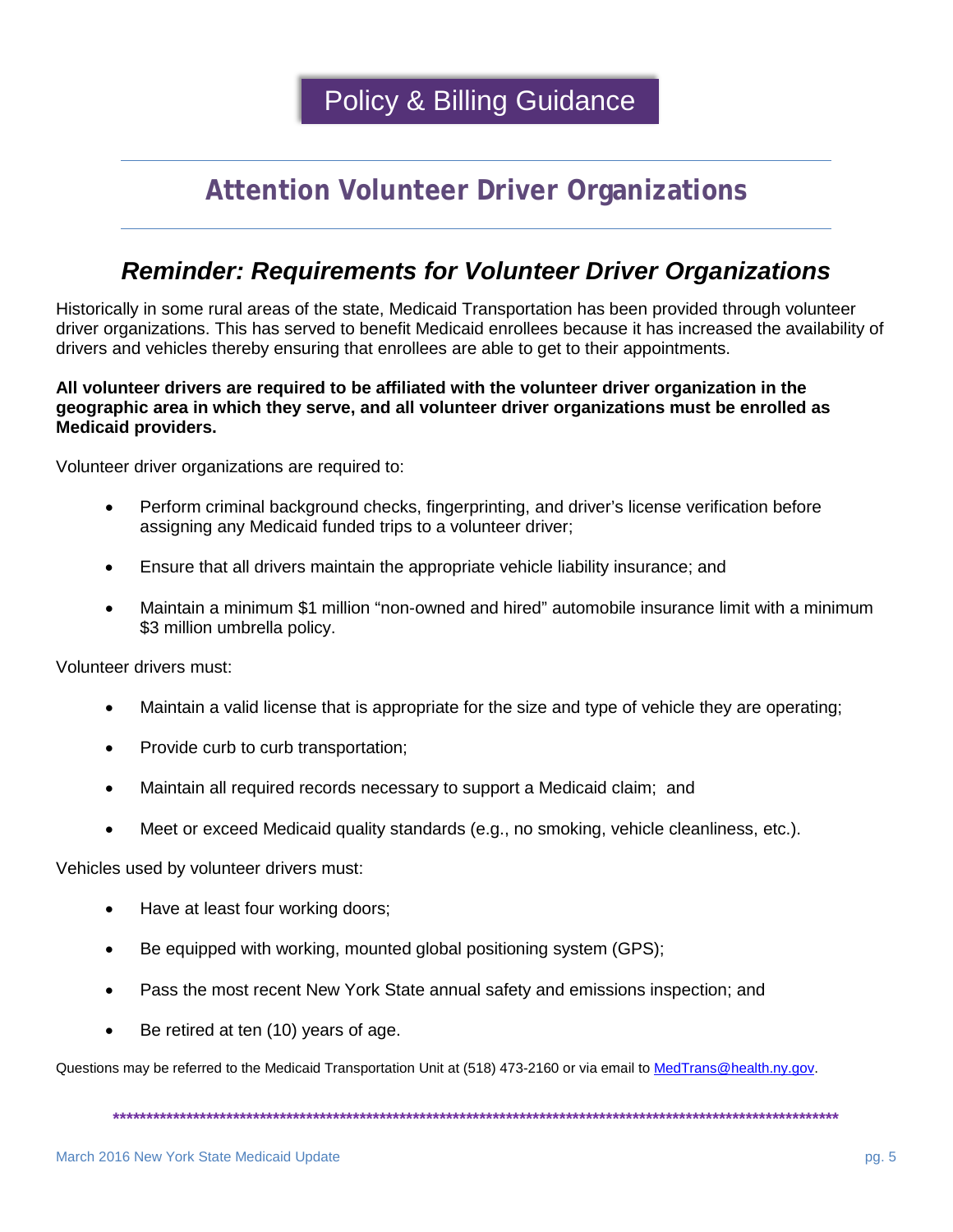# **Attention Taxicab and Livery Providers**

### **Reminder: Taxicab and Livery Providers Must Adhere to All Local Municipal and Regulatory Agency License Plate Requirements.**

All taxicab and livery providers transporting Medicaid enrollees must adhere to all local municipal and regulatory agency license plate requirements. Per New York State Department of Motor Vehicle and Traffic Law Article 1, § 121-e. Livery and § 148-a. Taxicab, Medicaid enrolled taxicab and livery providers are defined as follows:

NYS VTL Article 1, § 121-e. Livery: Every motor vehicle, other than a taxicab or a bus, used in the business of transporting passengers for compensation. However, it shall not include vehicles which are rented or leased without a driver.

NYS VTL Article 1, § 148-a. Taxicab: Every motor vehicle, other than a bus, used in the business of transporting passengers for compensation, and operated in such business under a license or permit issued by a local authority. However, it shall not include vehicles which are rented or leased without a driver.

Please note, Medicaid enrolled volunteer agencies are not currently subject to this requirement.

Questions may be referred to the Medicaid Transportation Unit at (518) 473-2160 or via email to MedTrans@health.nv.gov.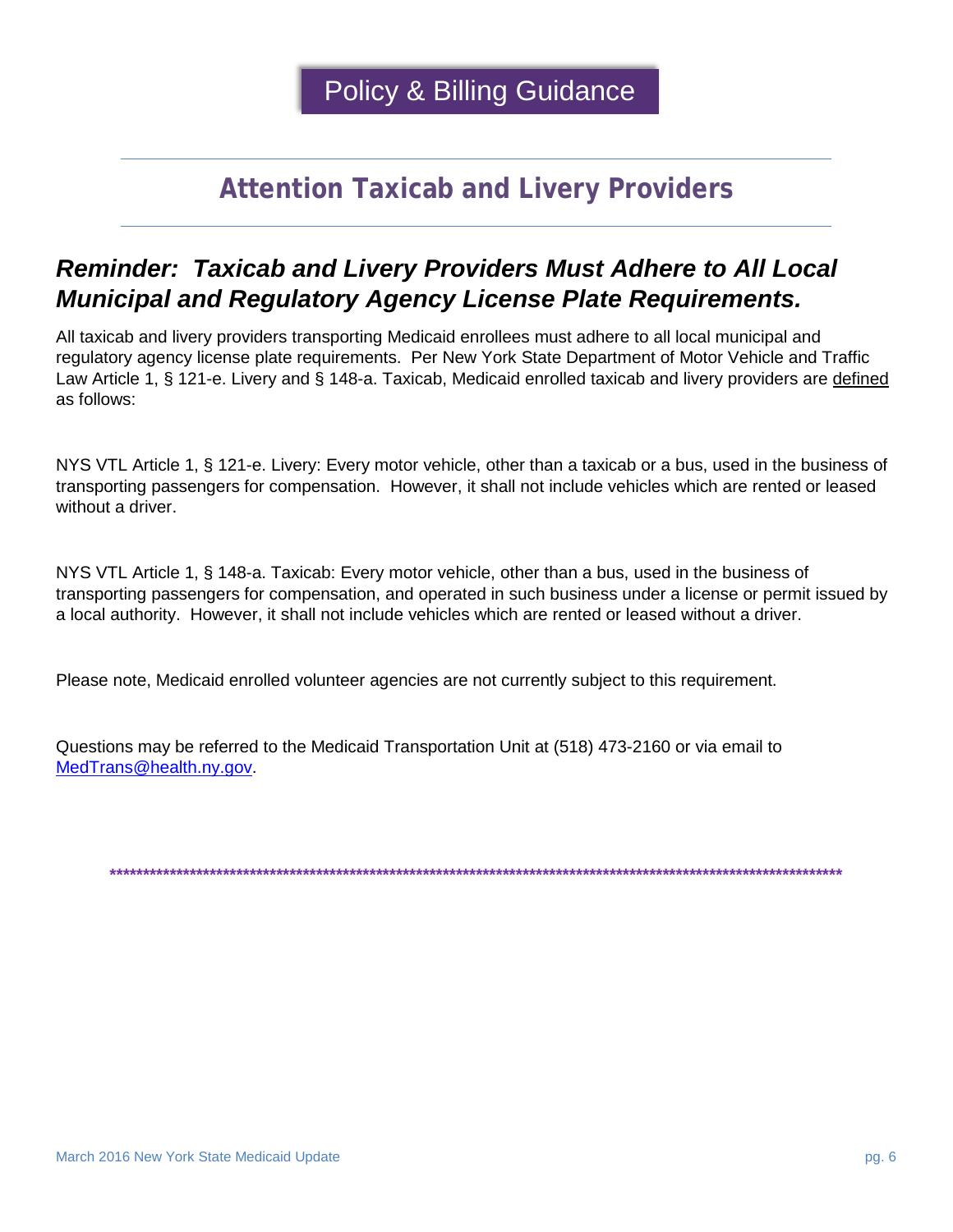### **New York State Medicaid Coverage of Breast Ultrasonography Following a Diagnostic Mammogram**

New York State Medicaid fee-for-service (FFS) and Medicaid Managed Care (MMC) will begin covering breast ultrasonography following a diagnostic mammogram with an abnormal or suspicious finding, effective April 1, 2016 and June 1, 2016, respectively. Breast ultrasonography following an abnormal diagnostic mammogram will no longer require an additional order from the primary provider when performed in a hospital setting. Instead, a note in the radiologist's report will fulfill this requirement. New York State Medicaid is enacting this change in policy to align with Medicare.

A hospital-based radiologist now has the authority to determine if ultrasonography following a diagnostic mammogram is medically necessary based on findings. Ultrasonography may be indicated in addition to diagnostic mammography for the evaluation of palpable masses, ambiguous mammographic findings, or focal asymmetric densities that may represent or mask a mass.

#### General Background:

Breast ultrasonography, also known as ultrasound, is an imaging method that uses sound waves to evaluate breast tissue. This procedure is non-invasive; the sound waves simply echo back from breast tissue to form a clear picture of internal structures. Breast ultrasonography may aid in distinguishing normal findings like simple cysts or fat lobules from suspicious breast findings that may require biopsy.

#### Reminders:

- This policy only applies in a hospital setting following an abnormal diagnostic mammogram.
- Breast ultrasonography should not be used as routine practice following a diagnostic mammogram.
- A mammographic finding of heterogeneously dense breast tissue alone does not justify reflexing to a breast ultrasound. In these situations, radiologists must consult with the primary provider to determine if additional testing should be ordered.
- Breast ultrasonography performed in a setting other than a hospital continues to require a written order from the beneficiary's primary provider.
- Breast ultrasonography should only be performed under the supervision of a qualified physician.
- All documentation showing medical necessity must be included in the patient's chart and must be maintained for a minimum of six years for audit purposes.

Medicaid FFS policy questions may be directed to the Office of Health Insurance Programs' Division of Program Development and Management at (518) 473-2160. Questions regarding MMC reimbursement and/or documentation requirements should be directed to the enrollee's MMC plan.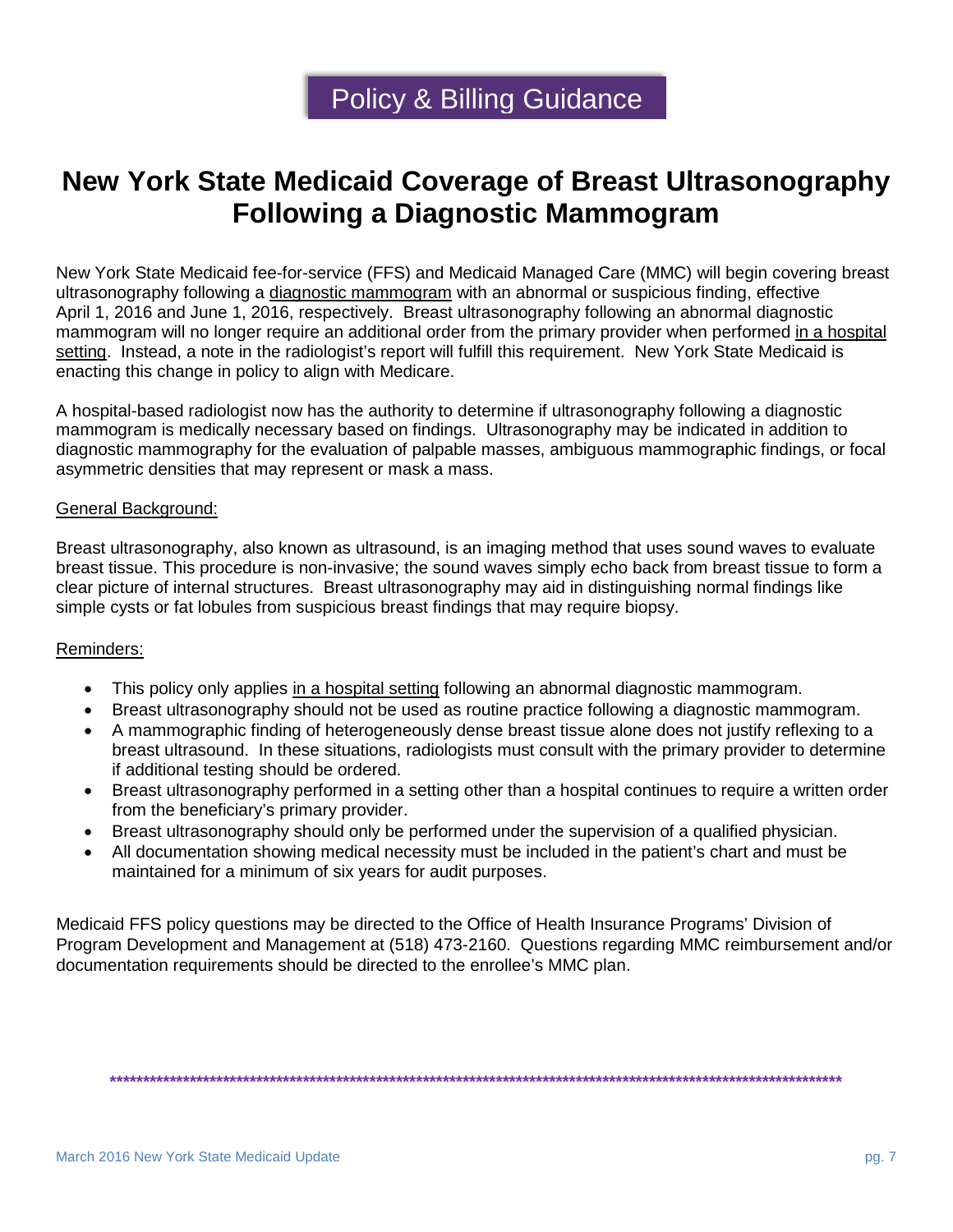# **New York State Medicaid Breast Cancer Surgery Centers**

Research shows that five-year survival rates increase for women who have their breast cancer surgery performed at high-volume facilities and by high-volume surgeons. Therefore, it is the policy of the New York State Department of Health that Medicaid beneficiaries in Medicaid fee-for-service and Medicaid managed care receive mastectomy and lumpectomy procedures associated with a breast cancer diagnosis, at highvolume facilities defined as averaging 30 or more all-payer surgeries annually over a three-year period. Lowvolume facilities will not be reimbursed for breast cancer surgeries provided to Medicaid beneficiaries. This policy is part of an ongoing effort to reform New York State Medicaid and to ensure the purchase of costeffective, high-quality health care and better outcomes for its beneficiaries.

The Department has completed its eighth annual review of all-payer breast cancer surgical volumes for 2012 through 2014 using the Statewide Planning and Research Cooperative System (SPARCS) database. Sixtynine low-volume hospitals and ambulatory surgery centers throughout New York State were identified. These facilities have been notified of the restriction effective April 1, 2016. The policy does not restrict a facility's ability to provide diagnostic or excisional biopsies and post-surgical care (chemotherapy, radiation, reconstruction, etc.) for Medicaid patients. Other facilities in the same region as the restricted facilities have met or exceeded the volume threshold and Medicaid patients who require breast cancer surgery should be directed to those facilities.

The Department will annually re-examine all-payer SPARCS surgical volumes to revise the list of low-volume hospitals and ambulatory surgery centers. The annual review will also allow previously restricted providers meeting the minimum three-year average all-payer volume threshold to provide breast cancer surgery services for Medicaid beneficiaries.

For more information and the list of restricted low-volume facilities, please see: [http://www.nyhealth.gov/health\\_care/medicaid/quality/surgery/cancer/breast/.](http://www.nyhealth.gov/health_care/medicaid/quality/surgery/cancer/breast/)

Questions may be directed to the Office of Quality and Patient Safety at (518) 486-9012.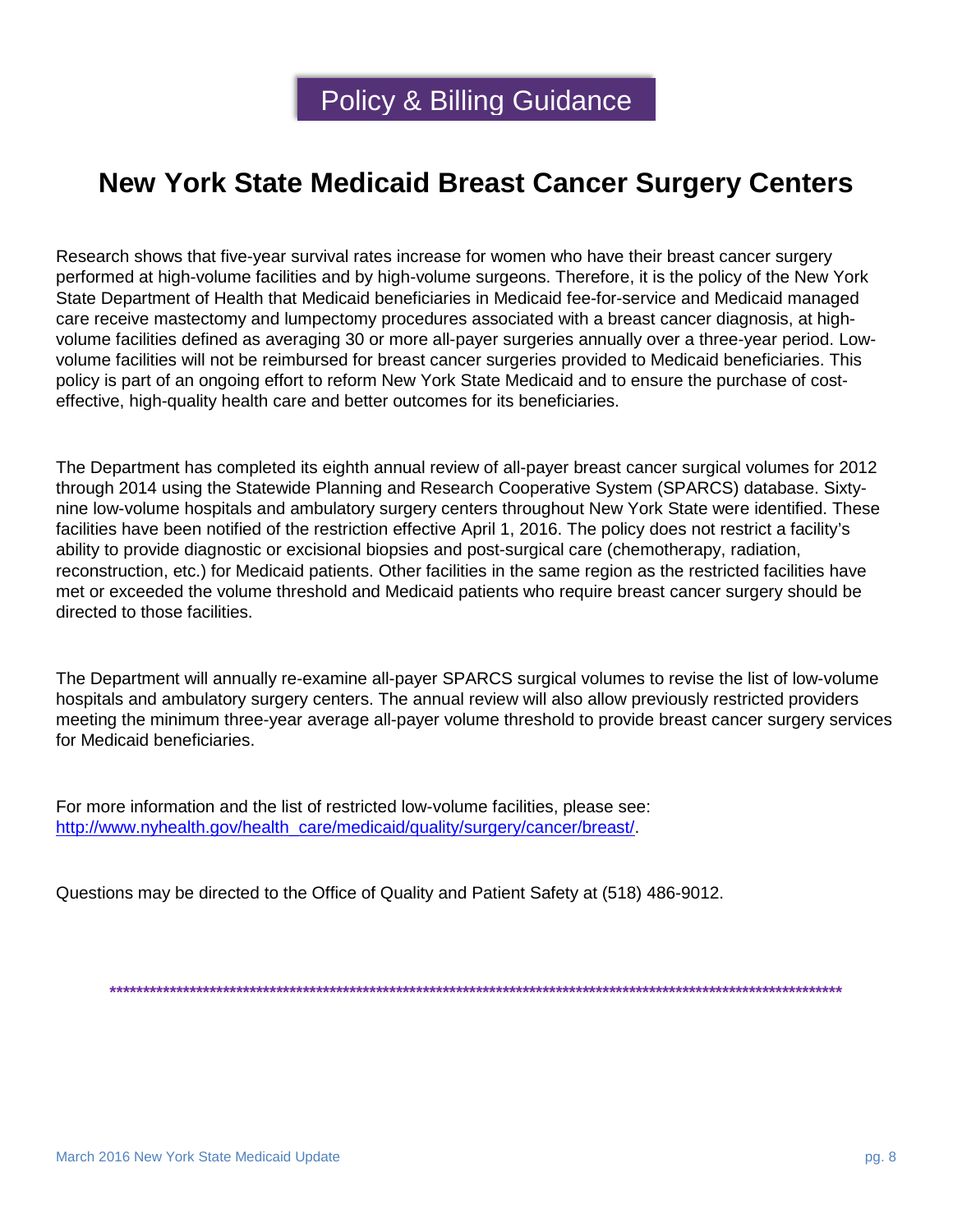# **Newly Calculated Federal Upper Limits for Fee-For-Service Covered Outpatient Drugs** *Effective April 1, 2016*

In accordance with Section 1927(e) of the Social Security Act, as amended by section 2503(a) of the Affordable Care Act, and the requirements in §447.514(b)(1) and (2) of the final regulation, the Centers for Medicare and Medicaid Services (CMS) established a new methodology of calculating the Federal Upper Limit (FUL). The new FUL will be the higher of the National Average Drug Acquisition Cost or an amount equal to 175 percent of the weighted average of the most recently reported monthly Average Manufacturer Prices for pharmaceutically and therapeutically equivalent multiple source drugs.

CMS notes that, at this time, where a multiple source drug has multiple acquisition costs calculated per unit or has no corresponding acquisition cost available for comparison, CMS will not publish a FUL for that drug, as CMS considers those drugs to not have a one-to-one corresponding acquisition cost to FUL for comparison.

The newly calculated FULs will be published by CMS in late March 2016 with an effective date of April 1, 2016, and will be updated on a monthly basis thereafter. State Medicaid programs are mandated to apply the newly calculated FULs by May 1, 2016.

**Effective April 1, 2016, the Medicaid Fee-For-Service (FFS) program will no longer use the old FULs in calculating claims reimbursement and will begin to use the newly calculated FULs no later than May 1, 2016, in accordance with current legislated pharmacy reimbursement methodology.** 

The implementation of the new FULs does not change the Medicaid Pharmacy Program's FFS reimbursement methodology, which can be found at: [http://www.health.ny.gov/health\\_care/medicaid/program/docs/pharmacy\\_reimbursement.pdf](http://www.health.ny.gov/health_care/medicaid/program/docs/pharmacy_reimbursement.pdf)

New York State Medicaid does not have authority to change FUL pricing. Therefore, questions regarding FUL prices and the FUL Program should be submitted directly to CMS at the following email address: [FUL@cms.hhs.gov.](mailto:FUL@cms.hhs.gov) Additional information regarding the FUL can be found at the following website: [https://www.medicaid.gov/medicaid-chip-program-information/by-topics/benefits/prescription](https://www.medicaid.gov/medicaid-chip-program-information/by-topics/benefits/prescription-drugs/federal-upper-limits.html)[drugs/federal-upper-limits.html](https://www.medicaid.gov/medicaid-chip-program-information/by-topics/benefits/prescription-drugs/federal-upper-limits.html)

The CMS final rule on Covered Outpatient Drugs also addresses changes to pharmacy reimbursement for ingredient cost, professional dispensing fees, and outpatient pharmacy reimbursement of 340B acquired drugs. These changes are mandated by April 1, 2017. The Department of Health is currently reviewing and evaluating these mandates and will continue to communicate with providers as progress is made.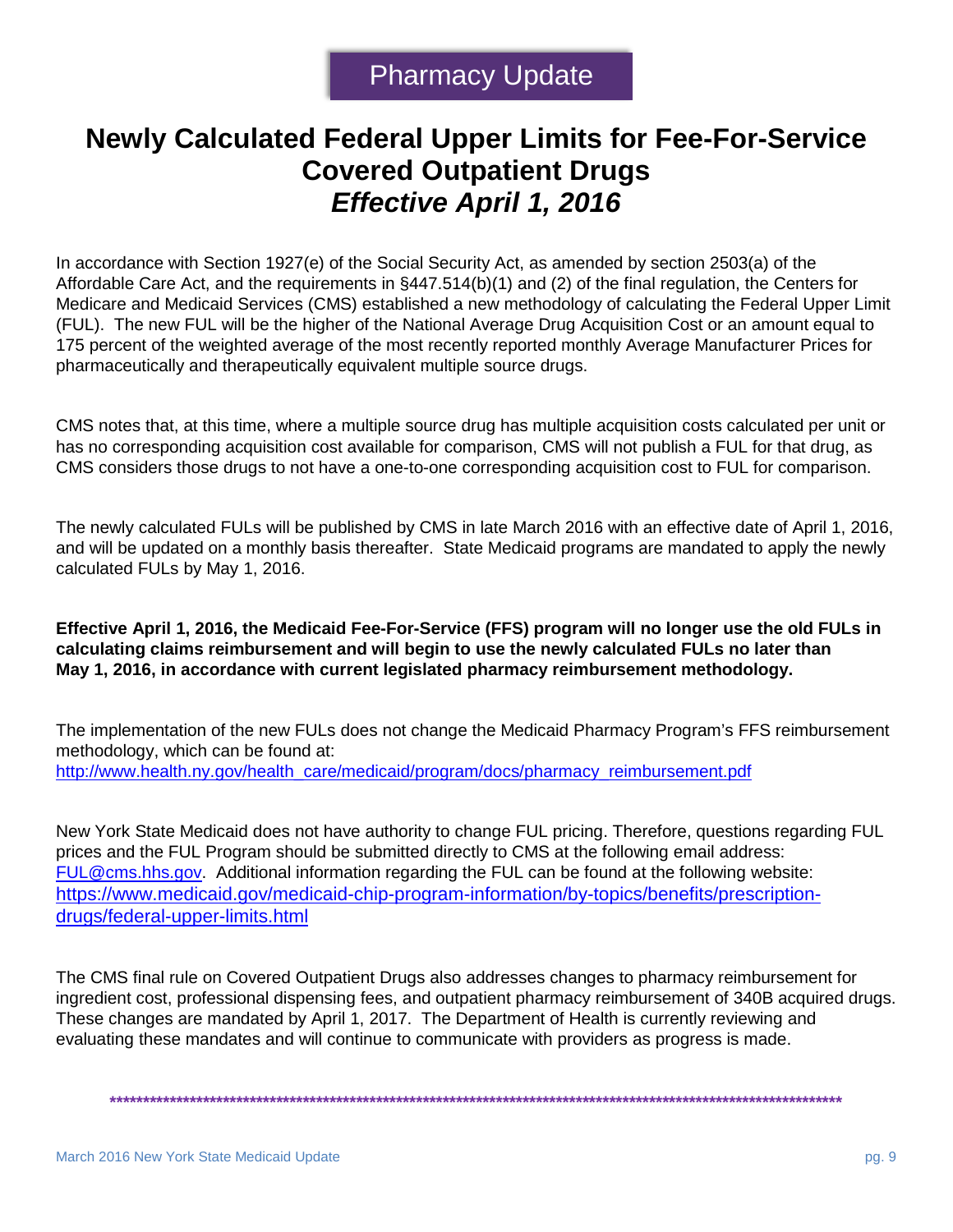### **New York State Medicaid Fee-For-Service Program Naloxone Coverage through a Non-Patient Specific (Standing Order) Prescription**

Per New York State Public Health Law (Article 33, Title 1, Section 3309(3)(b)(ii)), a pharmacist may dispense an opioid antagonist to an opioid antagonist recipient through a non-patient-specific (standing order) prescription.

Pharmacies outside the City of New York that do not have a standing order are able to dispense naloxone under the Harm Reduction Coalition's standing order by sending an email to: [naloxone@harmreduction.org.](mailto:naloxone@harmreduction.org) In some cases, pharmacies may be redirected to local health departments for obtaining a standing order. Pharmacies within the City of New York are able to dispense under a standing order from the New York City Department of Health and Mental Hygiene by following the protocol available at: [http://www1.nyc.gov/site/doh/providers/health-topics/naloxone-and](http://www1.nyc.gov/site/doh/providers/health-topics/naloxone-and-overdose-prevention-in-pharmacies.page)[overdose-prevention-in-pharmacies.page](http://www1.nyc.gov/site/doh/providers/health-topics/naloxone-and-overdose-prevention-in-pharmacies.page)

Once a pharmacy has received a standing order, its name will be added to the Department of Health's "Directory of Pharmacies Dispensing Naloxone with Standing Orders", which can be found online at: [http://www.health.ny.gov/diseases/aids/general/opioid\\_overdose\\_prevention/docs/pharmacy\\_directory.pdf](http://www.health.ny.gov/diseases/aids/general/opioid_overdose_prevention/docs/pharmacy_directory.pdf)

The following conditions apply for New York State Medicaid Fee-For-Service (FFS) reimbursement:

- Pharmacies should only bill for naloxone that is intended for use by Medicaid FFS non-dual enrollees. Medicaid managed care enrollees will continue to access Naloxone through their health plans. Dual eligible enrollees will continue to access Naloxone through Medicare.
- The ordering or standing order prescriber's NPI and patient information is required on the claim. The prescriber must be enrolled in the New York State Medicaid FFS Program in order for the claim to be reimbursed.
- Services must be provided and documented in accordance with New York State Department of Education laws and regulations.
- Standing orders must be kept on file at the pharmacy.
- Naloxone products reimbursable by New York State Medicaid FFS can be found at:<https://newyork.fhsc.com/> and <https://www.emedny.org/info/formfile.aspx>

Information on programs that conduct overdose trainings, as well as additional resources, can be found at: [http://www.health.ny.gov/diseases/aids/general/opioid\\_overdose\\_prevention/](http://www.health.ny.gov/diseases/aids/general/opioid_overdose_prevention/)  Questions regarding New York State Medicaid FFS coverage of naloxone as a pharmacy benefit may be sent to: [ppno@health.ny.gov](mailto:ppno@health.ny.gov)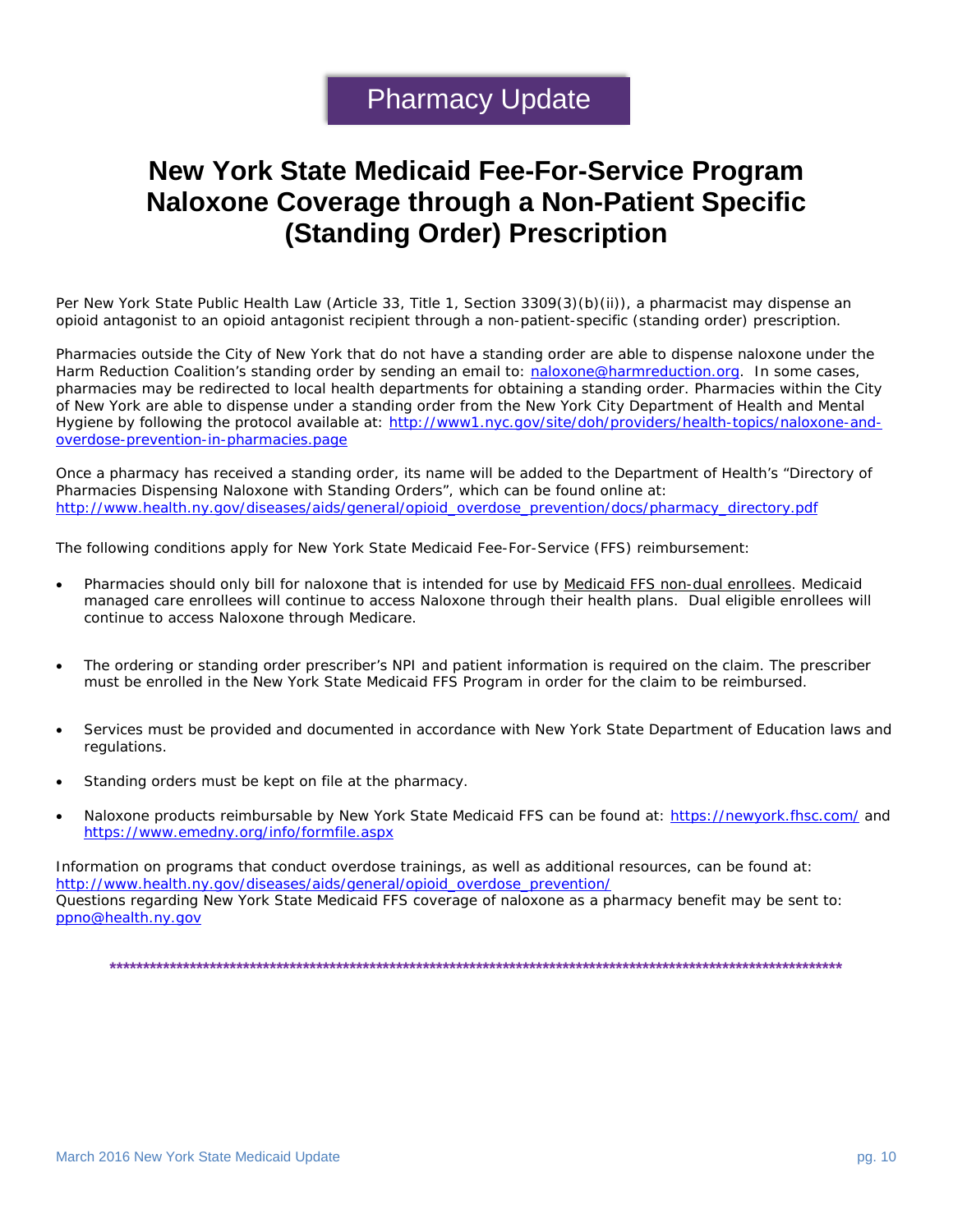# Electronic Prescribing

### **Blanket Waiver for Exceptional Circumstances**

The Commissioner of Health has approved a blanket waiver with respect to the electronic prescribing requirements, pursuant to Public Health Law (PHL) § 281 and Education Law § 6810, that go into effect on March 27, 2016, for exceptional circumstances in which electronic prescribing cannot be performed due to limitations in software functionality. The exceptional circumstances for which this waiver applies are set forth below.

The National Council for Prescription Drug Programs (NCPDP) is a not-for-profit American National Standards Institute (ANSI) - Accredited Standards Development Organization that represents virtually every sector of the pharmacy services industry specific to the transfer of data relation. The standards developed by NCPDP allow only a limited number of characters in the prescription directions to the patient, including, but not limited to, taper doses, insulin sliding scales, and alternating drug doses. Similarly, for compound drugs, no unique identifier is available for the entire formulation. Typing the entire compound on one text line may lead to prescribing or dispensing errors, potentially compromising patient safety.

Further, the New York State Department of Health (Department) is mindful that practitioners are required to issue non-patient specific prescriptions in certain instances, and that such prescriptions cannot be properly entered into the electronic prescription program. Also, the Department acknowledges that in a nursing home/residential health care facility setting, electronic prescribing may not be available due to technological or economic issues or other exceptional circumstances, including a heavy reliance upon oral communications with the prescriber and pharmacy.

For these reasons, pursuant to the authority in Public Health Law § 281(3), the Commissioner of Health waives the following exceptional circumstances from the requirements of electronic prescribing:

- 1. any practitioner prescribing a controlled or non-controlled substance, containing two (2) or more products, which is compounded by a pharmacist;
- 2. any practitioner prescribing a controlled or non-controlled substance to be compounded for the direct administration to a patient by parenteral, intravenous, intramuscular, subcutaneous or intraspinal infusion;
- 3. any practitioner prescribing a controlled or non-controlled substance that contains long or complicated directions;
- 4. any practitioner prescribing a controlled or non-controlled substance that requires a prescription to contain certain elements required by the federal Food and Drug Administration (FDA) that are not able to be accomplished with electronic prescribing;
- 5. any practitioner prescribing a controlled or non-controlled substance under approved protocols under expedited partner therapy, collaborative drug management or in response to a public health emergency that would allow a non-patient specific prescription;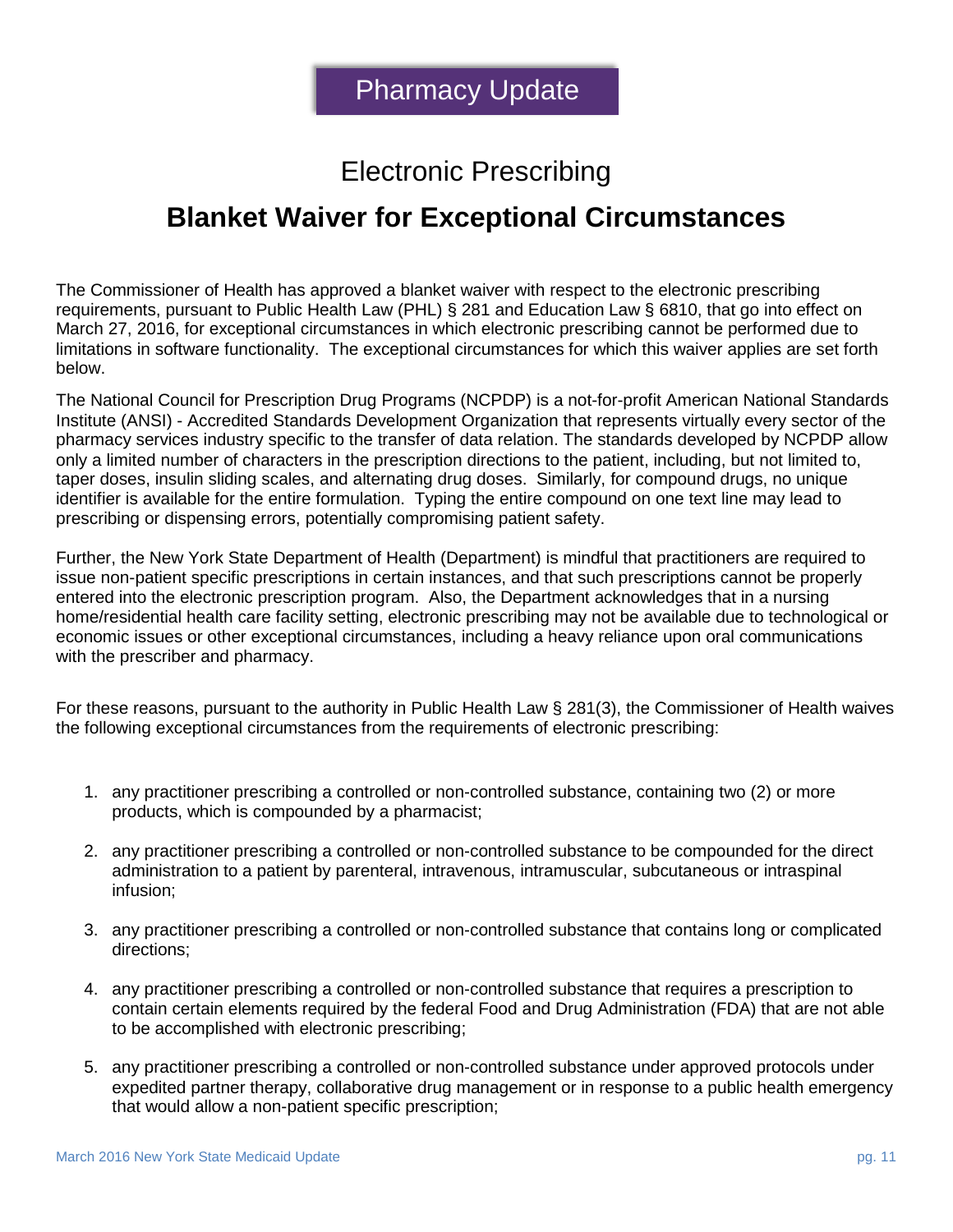- 6. any practitioner prescribing an opioid antagonist that would allow a non-patient specific prescription;
- 7. any practitioner prescribing a controlled or non-controlled substance under a research protocol;
- 8. a practitioner prescribing a controlled or non-controlled substance either through an Official New York State Prescription form or an oral prescription communicated to a pharmacist serving as a vendor of pharmaceutical services, by an agent who is a health care practitioner, for patients in nursing homes and residential health care facilities as defined in section twenty-eight hundred one of the public health law;
- 9. a pharmacist dispensing controlled and non-controlled substance compounded prescriptions, prescriptions containing long or complicated directions, and prescriptions containing certain elements required by the FDA or any other governmental agency that are not able to be accomplished with electronic prescribing;
- 10. a pharmacist dispensing prescriptions issued under a research protocol, or under approved protocols for expedited partner therapy, or for collaborative drug management;
- 11. a pharmacist dispensing non-patient specific prescriptions, including opioid antagonists, or prescriptions issued in response to a public health emergency issued; and
- 12. a pharmacist serving as a vendor of pharmaceutical services dispensing a controlled or non-controlled substance through an Official New York State Prescription form or an oral prescription communicated by an agent who is a health care practitioner, for patients in nursing homes and residential health care facilities as defined in section twenty-eight hundred one of the public health law.

Practitioners issuing prescriptions in the above-listed exceptional circumstances may either use the Official New York State Prescription Form or issue an oral prescription; provided, however, that oral prescriptions remain subject to § 3334 and § 3337 of the PHL, which provide for oral prescriptions of controlled substances in emergencies and for other limited purposes, and subject to § 6810 of the Education Law. Pharmacists may dispense prescriptions issued on the Official New York State Prescription Form or oral prescriptions in the above-listed exceptional circumstances.

This waiver is hereby issued for the above-listed exceptional circumstances and shall be effective until March 26, 2017. Before March 26, 2017, the Commissioner of Health will determine whether the software available for electronic prescribing has sufficient functionality to accommodate these exceptional circumstances and whether New York's nursing homes/residential health care facilities are better prepared to comply with e-prescribing requirements.

This blanket waiver shall not affect general waivers issued to practitioners pursuant to Public Health Law § 281.

For additional information regarding e-prescribing, visit the Bureau of Narcotic's webpage at: [http://www.health.ny.gov/professionals/narcotic/electronic\\_prescribing/](http://www.health.ny.gov/professionals/narcotic/electronic_prescribing/)